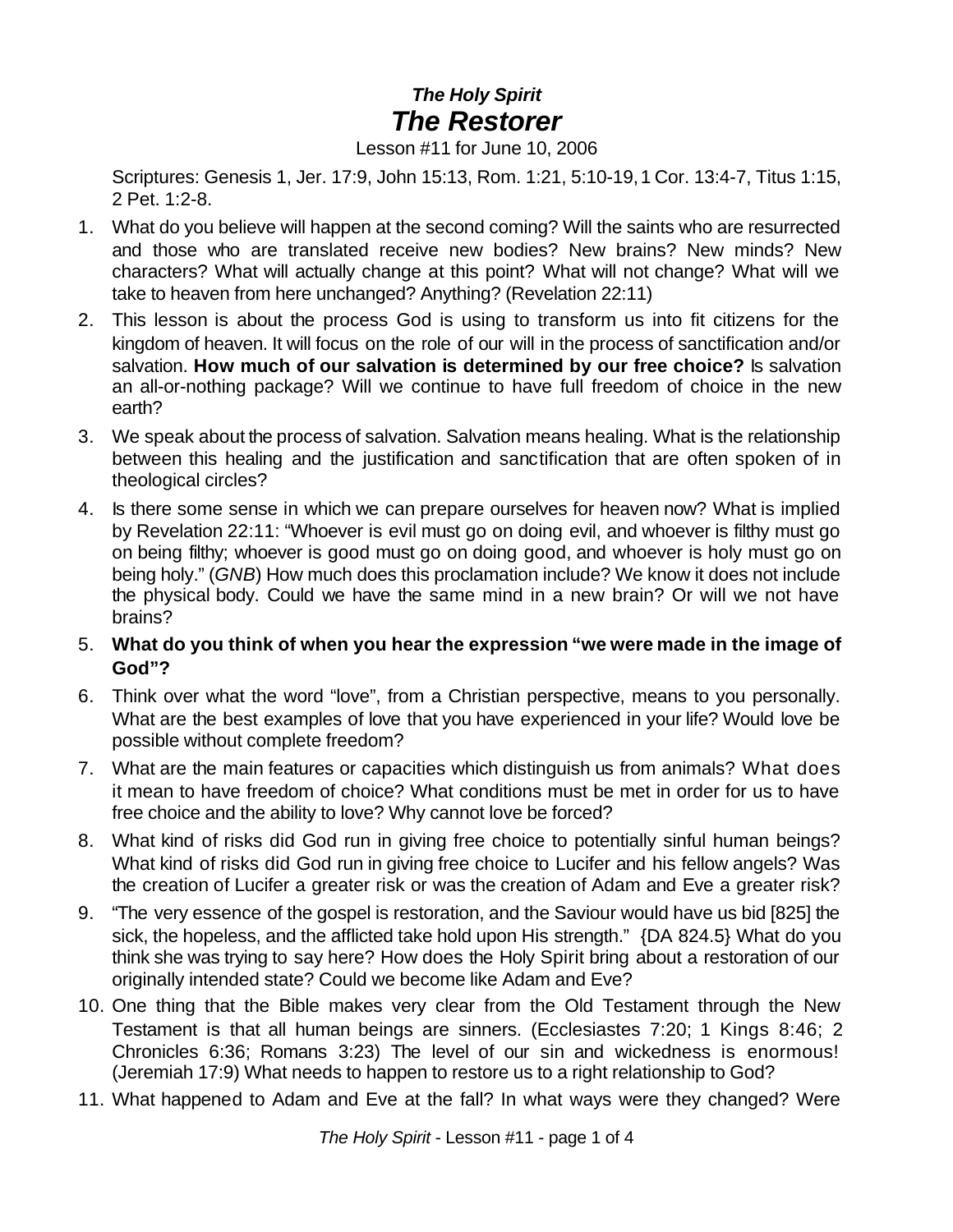these "acquired" characteristics passed on to their children? Were they passed on by heredity via DNA are only by environment? How is a sinful nature passed on to our children?

- 12. **Do you feel like a guinea pig in the great controversy?** Are you willing to be used as a guinea pig if that will help God in his winning of the great controversy? Could we ever be of assistance to God in winning the great controversy? Or has God already won it? If God has already won the great controversy what is He still waiting for?
- 13. In the minds of some theologians there is a great debate over whether or not Jesus inherited our human nature before the fall of Adam and Eve or after the fall. This is referred to as prelapsarian or postlapsarian nature! Did Jesus in fact inherit a sinful nature? Any sinful tendencies?
- 14. Read Romans 5:10-19. What do you think Paul is trying to tell us in this contrast? **How many ways can you think of in which Jesus Christ was like the first Adam? How many ways can you see that they were different?**
- 15. Why did God decided to give us a second chance here on planet Earth? Why didn't God just destroy Adam and Eve and start over? God seems to have given the human race a second probation. Why doesn't He give individuals a second probation?
- 16. Read 2 Peter 1:2-8. In this context what does it mean to be "partakers of the divine nature"? How does this actually happen? Can we even comprehend the divine nature? Does God actually intend that we become like Him in some way or another *in this life*?
- 17. Is it possible to become like God in at least some ways "by beholding"? (GC 555) Is it possible for us to see a true and correct picture of God? Or is our picture of God always terribly distorted by our humanity and our sin? **How long do you think this process of transformation will go on? Will it continue only here on planet Earth? Will it continue during the millennium? Would it continue after the millennium?**
- 18. What would it be like to be around a human being here and now who had been transformed as far as possible into being a "partaker of the divine nature"?
- 19. "Those who are truly sanctified have a sense of their own weakness. Feeling their need, they will go for light and grace and strength to Jesus, in whom all fullness dwells, and who alone can supply their wants. Conscious of their own imperfections, they seek to become more like Christ, and to live in accordance with the principles of His holy law. This continual sense of inefficiency will lead to such entire dependence upon God, that His Spirit will be exemplified in them. The treasures of heaven will be opened to supply the wants of every hungering, thirsting soul. All of this character have the assurance of one day beholding the glory of that kingdom which as yet the imagination can only faintly grasp.

 **Those who have felt the sanctifying and transforming power of God must notfall into the dangerous error ofthinking that they are sinless,that they have reached the highest state of perfection,and are beyond the reachoftemptation.Thestandard the Christian is to keep before him is the purity and loveliness of Christ's character. Day by day he may be putting on new beauties, and reflecting to the world more and still more of the divine image."**--Bible Echo, Feb. 21, 1898; *RC* 61.5,6; *YRP* 66.3

20. Read Romans 5:1. There are two different versions of this verse in the original Greek. If we have a right relationship with God do "we have peace" or should it read, "let us have peace"? The context seems to suggest the former.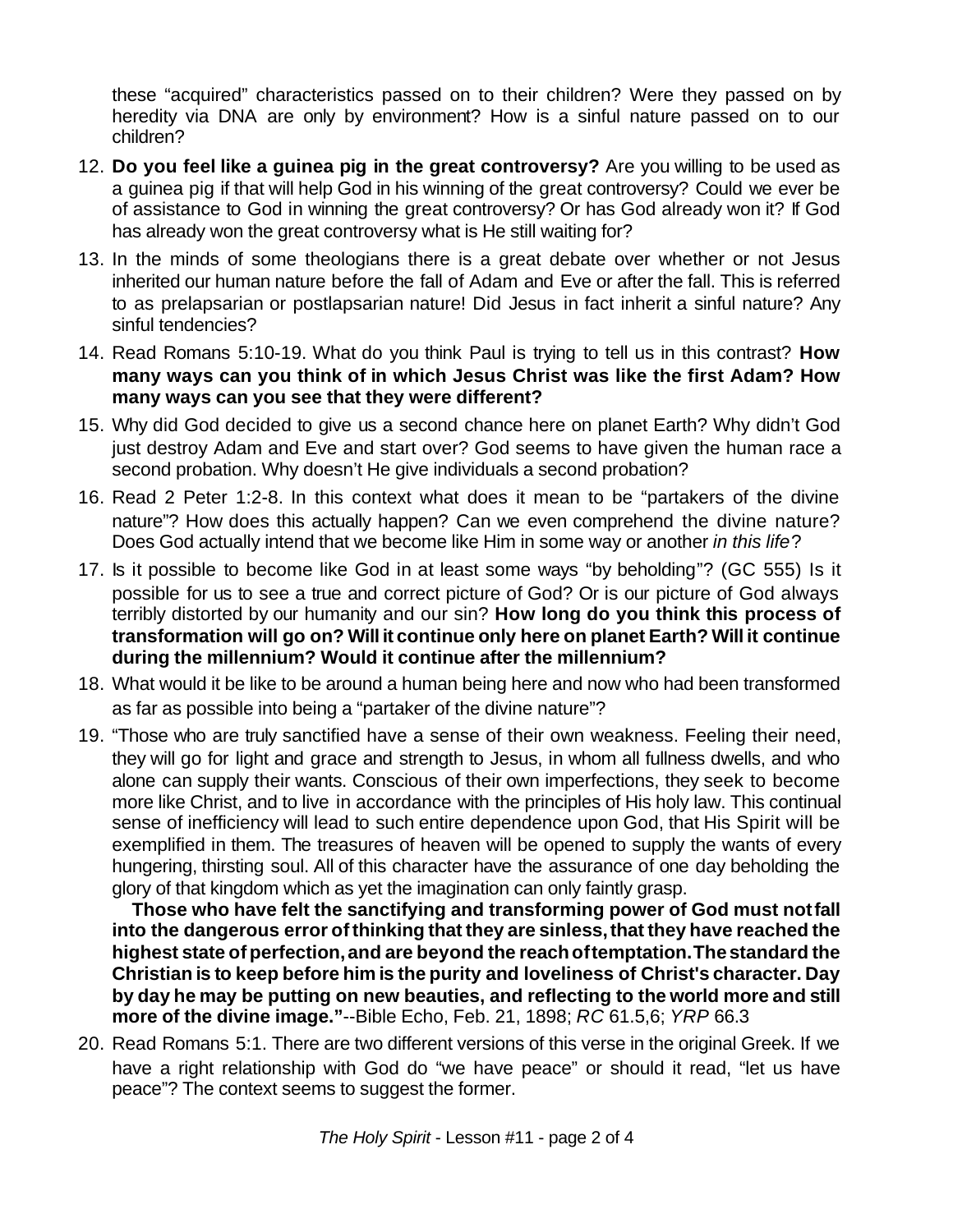- 21. **Could we ever become "perfect" in this life? What does "perfect" mean?** Are our lives accounted perfect only on the books of heaven? Or is there a real transformation in our lives here, if we are truly following the guidance of the Holy Spirit, that is reflected in the books of heaven? Would it eventually make us "perfect" here on this earth and that "perfection" would fit us for heaven?
- 22. We have the promise in Philippians 2:12,13 and 1 Peter 5:10 that God will work in us if we give Him the opportunity. How do you think this actually happens?
- 23. Do we ever reach the place where the transformation is under our control? Does the Holy Spirit always have to bring about this transformation or is it a natural effect of our relationship to God?
- 24. **"In the work of redemption there is no compulsion. No external force is employed. Under the influence of the Spirit of God, man is left free to choose whom he will serve.In the change that takes place when the soul surrenders to Christ, there is the highest sense of freedom. The expulsion of sin is the act of the soul itself. True, we have no power to free ourselves from Satan's control; but when we desire to be set free from sin, and in our great need cry out for a power out of and above ourselves, the powers of the soul are imbued with the divine energy ofthe Holy Spirit, and they obey the dictates of the will in fulfilling the will of God."** {DA 466.4}
- 25. **The Spirit will never lead an individual to be rigid. Remember that truth is always absolute but our perception of it is always relative. We can never say we have the truth unless a disposition to glorify Jesus and to follow Him is the dominant force in our lives.** Think of some classic examples in Scripture: when Rahab told her famous lie how do you think God rated her on the scale of moral development? What was her attitude toward the truth as she understood it? Didn't God honor the faith of the woman who–based on a pagan superstition–reached out to touch the hem of His garment? **The badge of a truly growing Christian should never be an answer but a question mark!**
- 26. **It is certainly not God's plan for us to carefully formulate the truth into a set of doctrines,place itin the museum, and get on with ourlegalism!Have we as a church become satisfied with our semi-rigid formulations of truth?** Have any people joined the Seventh-day Adventist Church because we laid on them a guilt trip? Could someone be just as honest in following his perceptions of guidance from the Holy Spirit while worshiping on Sunday as another person who is worshiping on the Sabbath?
- **27. What are the major factors that lead us to be open and honest with the Holy Spirit?** Is it determined by culture? Age? Personality? Or can the Holy Spirit actually lead us to be more open? How would He do that? Have you ever met anyone who seemed to be so constrained by circumstances that it was impossible for them to be open? How does the Holy Spirit deal with such people? "Men and women of mature age are generally as insensible to new impressions as is the hardened rock; but youth is impressible, and a right character may then be easily formed." {4T 574.3} [Ellen White first wrote these words in 1879 in a small pamphlet {PH100 64.2} when she was 52.]
- 28. **It is not the role of the Holy Spirit to somehow dump into our minds a set of propositions of truth. When you get a new idea which you can't immediately relate to any previous idea but you think it might have come from the Holy Spirit, how do you go about testing it?** And if you do come up with some new idea and you try to